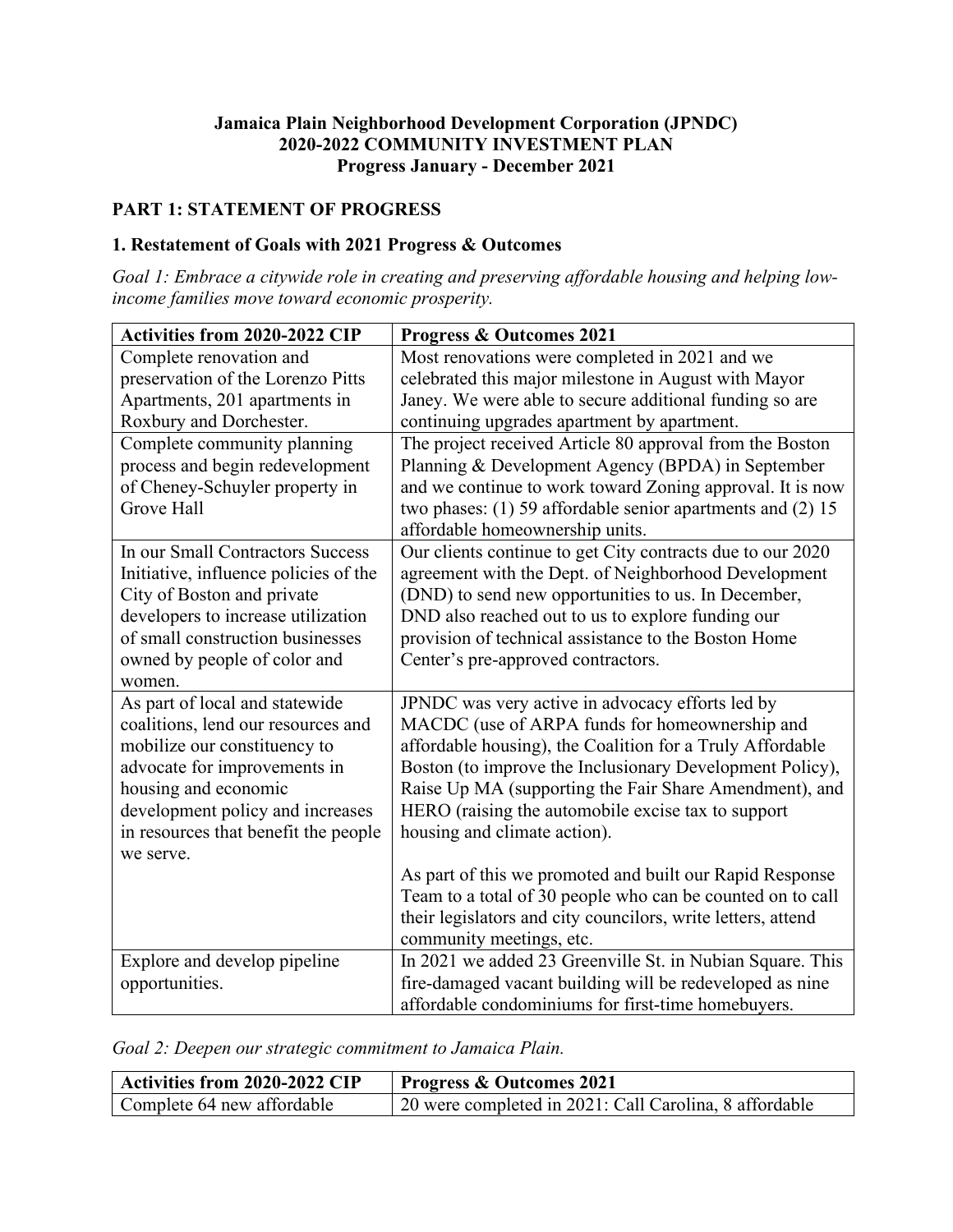| homes currently in development or   | units for first-time buyers, June; and 125 Amory Street, 12 |
|-------------------------------------|-------------------------------------------------------------|
| predevelopment in Jamaica Plain     | new affordable apartments (part of 199-unit renovation, see |
|                                     | next), July. 25 Amory St., with 44 affordable apartments,   |
|                                     | was 95% complete in December.                               |
| Complete the renovation of 199      | This was completed July 2021, with partner The              |
| deeply affordable apartments at     | Community Builders (TCB) in the lead on development         |
| 125 Amory Street                    | and JPNDC on engaging residents.                            |
| Advance the planning for the        | In April 2021 the BPDA approved Phase 1: replacement of     |
| redevelopment of the 800-unit       | 253 existing units, addition of 420 new affordable          |
| Mildred C. Hailey Apartments        | apartments, and a new home for the Anna Mae Cole            |
| (MCHA) public housing complex       | Community Center. JPNDC advocacy was key to making          |
|                                     | all new units affordable up to 120% of AMI.                 |
| Explore and develop pipeline        | In August, JPNDC partnered with Traggorth Companies to      |
| opportunities.                      | take over the Stonley-Brookley project, originally          |
|                                     | proposed by another developer to create 45 largely market-  |
|                                     | rate apartments. Our project, in contrast, will create 45   |
|                                     | affordable condominiums for first-time homebuyers.          |
|                                     |                                                             |
|                                     | Our 3371 Washington St project (site acquired in 2020 for   |
|                                     | affordable senior housing) secured all its public approvals |
|                                     | in 2021, but has now been stalled by an abutter's lawsuit.  |
| Connect residents of JPNDC          | Community organizers went door-to-door to more than         |
| properties to financial coaching,   | 1,200 households to share information about how JPNDC       |
| job placement assistance, child     | can help with financial issues, job search, child care, and |
| care services, small business       | small business, as well as about development issues. We     |
| services and other resources; and   | also coordinated with our property management company       |
| to civic engagement opportunities.  | to provide vaccinations at our senior housing.              |
| Engage residents and partners in    | In 2021 JPNDC, as part of Jackson Square Partners, was      |
| the redevelopment of the non-       | awarded a \$300,000 Community Preservation Act grant to     |
| housing components of Jackson       | fund the Jackson Square Redevelopment Initiative            |
| Square's Site III (new green space  | Greenway. Planning for new outdoor active and passive       |
| and a community plaza)              | recreational space will advance in 2022.                    |
| Begin development of the final,     | This will occur during the next CIP period (2023-2025), as  |
| non-housing components of the       | the current construction of 250 Centre St. (by Jackson      |
| multi-phase Jackson Square          | Square partner TCB, begun in summer 2021), as well as       |
| Redevelopment Initiative: a         | the planning process (above), will need to be completed     |
| community plaza and greenway.       | first.                                                      |
| Provide coordinated community       | Activities to support local merchants (in addition to our   |
| organizing support and technical    | small business technical assistance, Goal 3) included       |
| assistance to strengthen businesses | hosting a City Council candidates' forum focused on         |
| owned by people of color in Hyde,   | business issues, and supporting the campaign of Egleston    |
| Jackson and Egleston Squares, and   | Square merchants to save the Peace Garden from              |
| strong business organizations.      | redevelopment.                                              |
| Work in partnership with the        | The playground is now under construction and will be        |
| MCHA Tenant Task Force on the       | completed in spring 2022.                                   |
| development of a new multi-         |                                                             |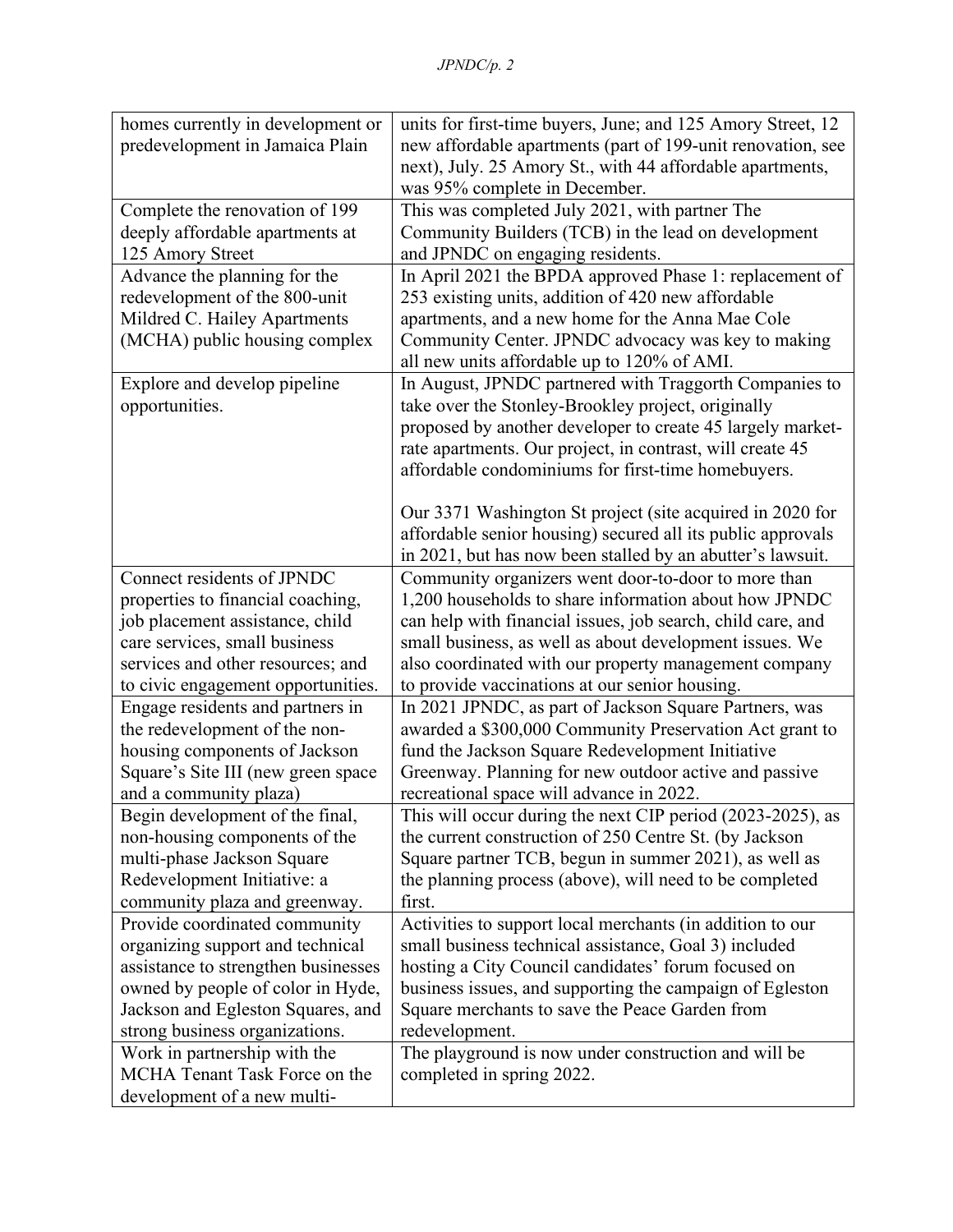| generational playground, including    |                                                            |
|---------------------------------------|------------------------------------------------------------|
| community outreach for planning       |                                                            |
| and overseeing construction.          |                                                            |
| Facilitate community-building         | Focusing on breaking down COVID isolation in JPNDC         |
| activities that strengthen the social | buildings, we organized a total of 21 gatherings in summer |
| fabric and foster awareness of the    | 2021 including movie/hot dog nights, tie-dye and ice       |
| work of JPNDC and other               | cream events, and school backpack giveaways. More than     |
| community organizations.              | 500 people participated. We also continued to organize the |
|                                       | use of Walden Garden for local residents to grow their own |
|                                       | food and interact with neighbors.                          |
| Maintain and improve JPNDC            | COVID has made it difficult for some of our business       |
| commercial space (Brewery,            | tenants to pay rent, and JPNDC's commercial portfolio has  |
| Centre Street Retail) at full         | lost close to \$1 million during the pandemic. We have     |
| occupancy, generating income for      | worked closely with tenants to maintain their tenancy when |
| JPNDC's economic development          | possible. At our 365 Centre Street site we were able to    |
| and community organizing work.        | welcome a new restaurant, Top Mix, to the neighborhood.    |

*Goal 3: Expand our work to foster long-term economic prosperity and wealth building.*

| Activities from 2020-2022 CIP        | <b>Progress &amp; Outcomes 2021</b>                             |  |  |
|--------------------------------------|-----------------------------------------------------------------|--|--|
| Provide effective, bilingual         | Individualized Small Business and Family Prosperity             |  |  |
| (Spanish/English), culturally        | services were provided to 231 and 211 households,               |  |  |
| competent, empowering, and           | respectively, in 2021. Some of our results:                     |  |  |
| individualized free services to help | Small business clients accessed more than \$1.8 in<br>$\bullet$ |  |  |
| low-income individuals, families,    | federal and state aid (on top of \$2 million in 2020)           |  |  |
| and small businesses improve their   | 170 small businesses stabilized and remained open<br>$\bullet$  |  |  |
| financial situations in the short-   | 50 small businesses grew<br>$\bullet$                           |  |  |
| term and move toward long-term       | 96 people secured a job with career pathways or<br>$\bullet$    |  |  |
| prosperity.                          | enrolled in education/training leading to living wages          |  |  |
|                                      | 97 people took steps to improve their credit and 60<br>٠        |  |  |
|                                      | achieved better credit scores                                   |  |  |
|                                      |                                                                 |  |  |
|                                      | Spurred by COVID, JPNDC developed new programming               |  |  |
|                                      | in 2021 in building the digital skills of small business        |  |  |
|                                      | owners, including home-based childcare providers (see           |  |  |
|                                      | next). Over the course of the year we provided 12               |  |  |
|                                      | workshops on digital skills—using email, completing             |  |  |
|                                      | online applications etc.—as well as a targeted seminar for      |  |  |
|                                      | BIPOC contractors on estimating and bidding.                    |  |  |
| Provide high quality early           | Our Family Childcare system has always emphasized               |  |  |
| education and care that prepares     | ongoing professional development, which was mostly              |  |  |
| 500 low-income children/year for     | suspended in 2020 due to COVID. In early 2021 we added          |  |  |
| school success.                      | a new position, Education Specialist, to develop our online     |  |  |
|                                      | training capacity and coach educators in building their         |  |  |
|                                      | digital skills. In March 2021, we renewed monthly               |  |  |
|                                      | professional development sessions for 45 home-based             |  |  |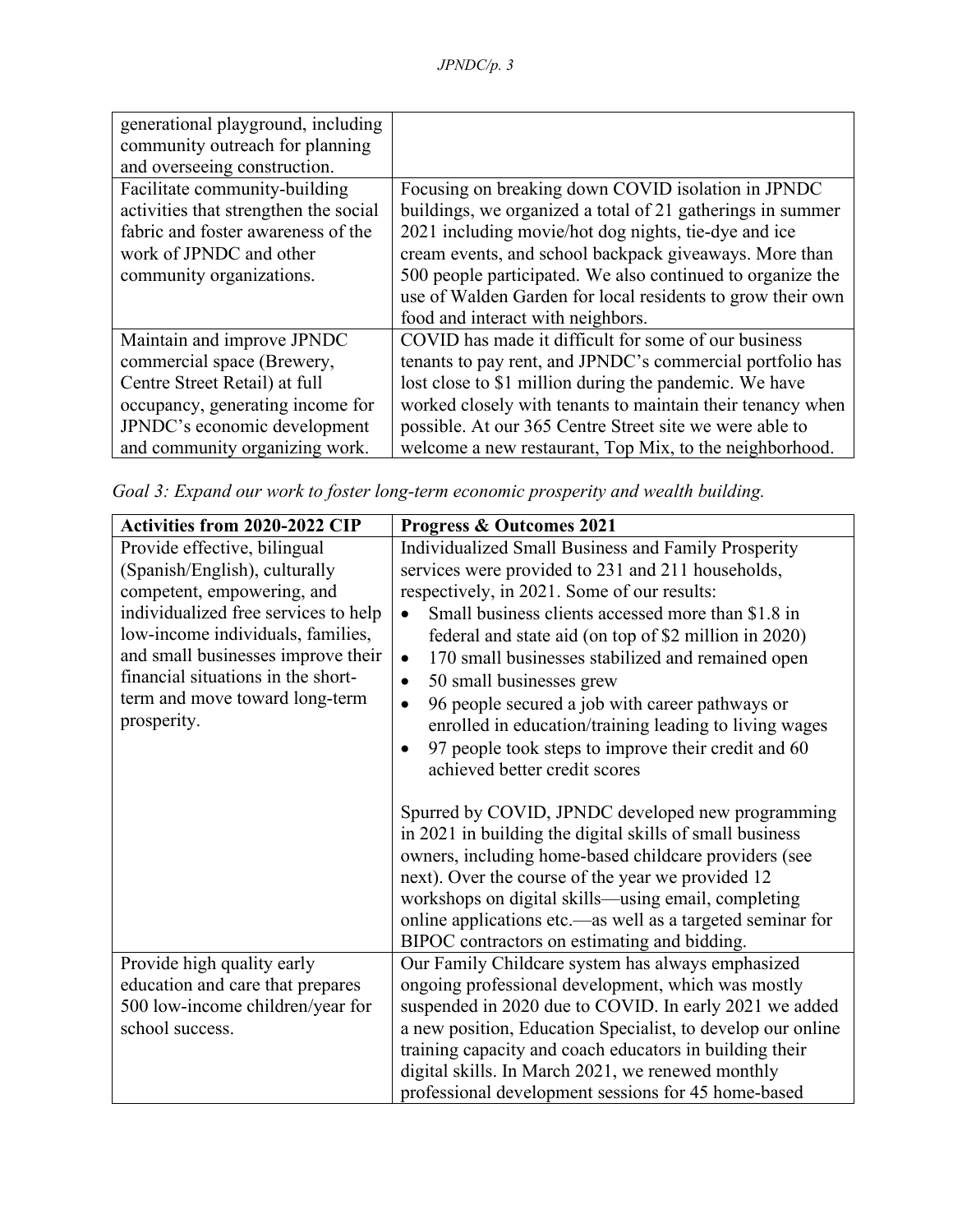|                                   | educators via Zoom.                                                                                                                                                    |
|-----------------------------------|------------------------------------------------------------------------------------------------------------------------------------------------------------------------|
|                                   | Most of the 45 educators' programs had to be shut down<br>once or twice due to COVID exposure. Enrollment over<br>the year accordingly decreased to approximately 350. |
| Complete capital campaign and     | By December 2021 we had raised 85% of our \$2.7 million                                                                                                                |
| develop a welcoming, accessible,  | goal, allowing us to begin planning confidently for the                                                                                                                |
| and child-friendly Prosperity     | beginning of construction in mid-2022.                                                                                                                                 |
| Center at The Brewery where       |                                                                                                                                                                        |
| $700+$ low-income families a year |                                                                                                                                                                        |
| can access all the services       |                                                                                                                                                                        |
| described above.                  |                                                                                                                                                                        |
| Use outcomes measurement          | One funder's requirement that we use Salesforce for client                                                                                                             |
| systems to track outcomes,        | tracking, when we already had implemented VistaShare,                                                                                                                  |
| measure progress, and allow us to | slowed down our progress in outcomes measurement. Data                                                                                                                 |
| base workplan goals and program   | needs to be entered twice. Improving this situation is an                                                                                                              |
| development on good data.         | organizational goal in 2022.                                                                                                                                           |

*Goal 4: Carry out community organizing as essential to building racial, economic and social equity.*

| <b>Activities from 2020-2022 CIP</b>  | <b>Progress &amp; Outcomes 2021</b>                           |
|---------------------------------------|---------------------------------------------------------------|
| Organize local residents and other    | The Organizing team was extremely active in the               |
| supporters to advocate                | community processes for 3371 Washington St. (p. 2) and        |
| successfully for development and      | Cheney Homes (p. 1), building relationships and               |
| preservation of affordable housing    | facilitating dialogue with abutters. For the new Greenville   |
| on public and private sites.          | project (p. 1), we engaged neighbors in a visioning process.  |
|                                       | For the Mildred Hailey Apartments, we went door-to-door       |
|                                       | to $750+$ households to promote participation in the process. |
| Build skills of clients, participants | Highlights of this work were preparing members of the 125     |
| and residents in advocating for       | Amory Street Tenant Task Force for elections, which in        |
| themselves and increasing their       | November resulted in a new slate of leaders; facilitating a   |
| engagement in campaigns to            | resident leadership council at our newest building, the       |
| promote economic and social           | Hattie Kelton Apartments; and training building captains      |
| justice.                              | as part of the LOVS coalition in Jackson Square (see          |
|                                       | below).                                                       |
| Organize a communitywide              | Accomplished in 2020.                                         |
| coalition to educate residents        |                                                               |
| about the 2020 census and             |                                                               |
| maximize local participation.         |                                                               |
| Organize activities and provide 1:1   | As a pillar organization in the Lifting Our Voices for        |
| mentoring, to cultivate or            | Safety (LOVS) coalition, funded by Children's Hospital,       |
| strengthen relationships among        | JPNDC took the lead in building a Jackson Square              |
| residents of JPNDC-developed          | neighborhood council. 12 building captains, representing a    |
| housing and public housing and        | total of 1300 public and privately subsidized                 |
| increase resident participation.      | developments, are now creating activities to improve safety   |
|                                       | and economic mobility.                                        |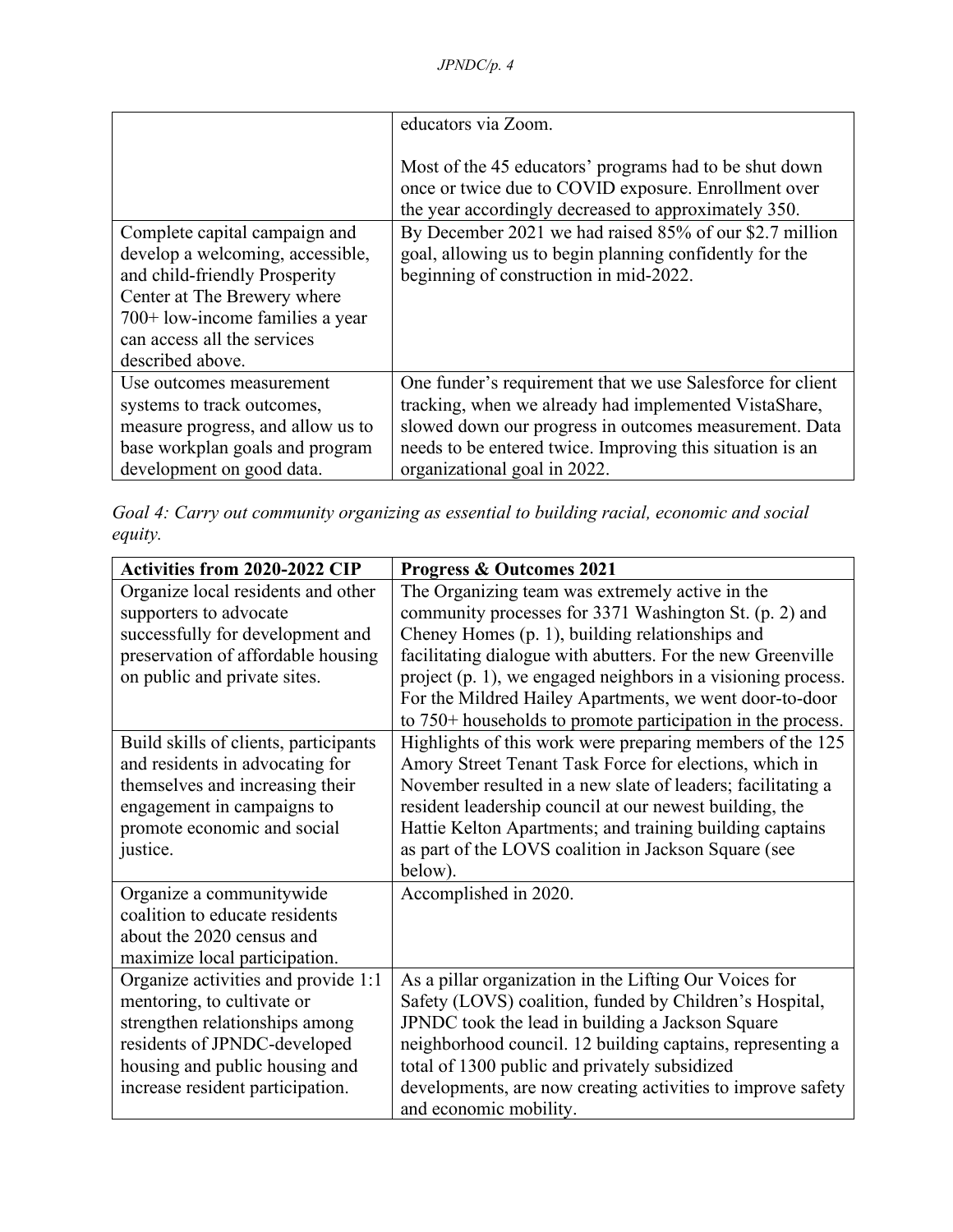| Provide organizing assistance to    | As we have done for the previous three years, JPNDC         |
|-------------------------------------|-------------------------------------------------------------|
| help make Mildred Hailey            | continued investing major community organizing time at      |
| Apartments building captains,       | the Mildred Hailey Apartments. This included training       |
| Tenant Organization leaders and     | about the Article 80 process, door-to-door outreach to      |
| other residents strong advocates    | ensure residents participated in or at least understand the |
| for responsible redevelopment,      | redevelopment plans, helping prepare the first group of     |
| improved youth opportunities,       | tenants for relocation, and engaging and training MHA       |
| public safety and other quality-of- | representatives to the LOVS coalition (see above).          |
| life issues.                        |                                                             |
| Build a strong leadership pipeline  | Our Organizing, Real Estate, and Economic Prosperity        |
| for JPNDC's board and staff, with   | committees (pipelines for board membership) all gained      |
| emphasis on young leaders and       | new members in 2021 and increased diversity. Our board      |
| people of color who reflect our     | membership was 62% BIPOC, with the chair shared by an       |
| constituency.                       | African American and Latino member.                         |
| Organize 5-10 events each year to   | COVID continued to discourage us from organizing large      |
| connect neighbors, engage people    | events. In addition to 21 events at our buildings, we also  |
| as volunteers, and celebrate        | cohosted hot dog/movie nights and Unity Day at the          |
| community.                          | Mildred Hailey Apartments. We planned to organize a         |
|                                     | virtual State of Our Neighborhood series on different       |
|                                     | issues, but "Zoom fatigue" was a big barrier.               |

# *2. Explanation of discrepancy:* N/A

*3. Describe one accomplishment over the past year of which your organization is proud.* We are especially proud of the expansion and reach of our Small Business Services. In numbers, we provided 1:1 technical assistance to 90% more businesses than just two years ago, primarily around accessing COVID aid and adapting business models to the new reality. The expansion also included a new focus on getting business owners to be digitally savvy. We provided 12 workshops and, more importantly, 1:1 follow-up on topics ranging from using Zoom to ecommerce.

# *4. Describe your engagement/outreach of stakeholders and residents over the past year. Identify the activities and quantify the events.*

In 2021 outreach and engagement included

- Community meetings engaging neighbors/residents in specific proposed affordable housing projects (20 meetings, 450 participants)
- Property-based activities to build resident relationships (21 events, 500 participants)
- Workshops and trainings on leadership and the development process (11 trainings, 45 participants)
- Door-to-door outreach to provide information and hear from people
	- Residents of JPNDC housing: 450 households reached
	- Mildred Hailey Apartments: 750 households reached
	- Neighbors of proposed housing projects: 250 households reached